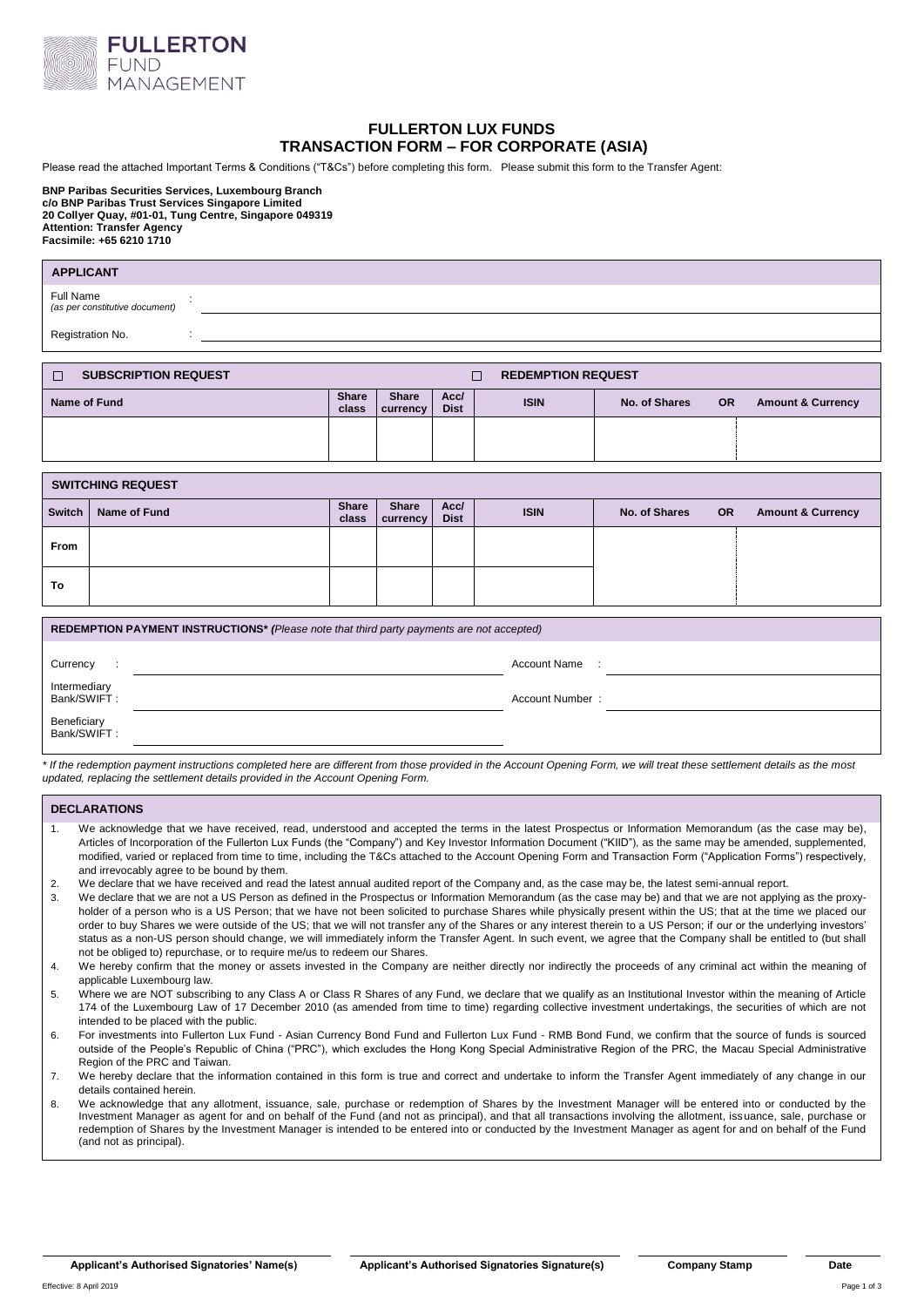

# **IMPORTANT TERMS AND CONDITIONS ("T&Cs")**

#### **GENERAL**

- 1. Please complete all the sections on this Transaction Form and have it properly executed and deliver to the Transfer Agent **latest by 5.00 pm Singapore time on any**  Dealing Day. Neither the Company nor the Transfer Agent shall accept any responsibility for any loss arising from non-receipt of any Transaction Form sent by facsimile.
- 2. The Transfer Agent shall be notified immediately, via facsimile followed by original via mail, of any change of your details in the Application Forms or supporting documents.
- 3. Information on the relevant Funds contained in the Prospectus or Information Memorandum (as the case may be) and/or Articles of Incorporation shall prevail over any information contained in this form. All other information or representations made must be regarded as unauthorised and must not be relied upon. The T&Cs contained herein are subject to change at the absolute discretion of the Company.
- 4. All capitalised terms used in this form unless otherwise defined shall have the meaning ascribed to them in the Prospectus or the Information Memorandum (as the case may be).
- 5. The Company, and/or its appointed agents shall be entitled in their sole and absolute discretion at any time after receipt of this form to deem an incomplete or improperly completed form, or the Applicant failing to provide true and accurate information and documents as required by the Company and/or its appointed agents for the processing of this application in accordance with the Prospectus or Information Memorandum (as the case may be) and/or Articles of Incorporation, applicable laws and regulations, to be an invalid request. The Company shall not be liable to the Applicant for any losses suffered by the Applicant as a result any delay or failure by the Applicant to submit a duly completed form, and requisite documents.
- Transactions will only be accepted after the account has been opened.
- The Company and any of its appointed agents, may disclose to each other, to any affiliate, to any other service provider to the Fund and to any regulatory body in any applicable jurisdiction, copies of this form and any information concerning the Applicant in their respective possession, whether provided by the Applicant to the Company and/or its appointed agents, and any such disclosure shall not be treated as a breach of any restriction upon the disclosure of information imposed on any such person by law or otherwise.

#### **RECOMMENDATION AND/OR ADVICE**

8. The Applicant is aware that the transaction request is not tantamount to receiving any financial advice or recommendation from the Company and/or its appointed agents' representative(s); and that any factual information was given generally without taking into consideration the Applicant's investment objectives, financial situation and particular needs. The Applicant accepts that it is the Applicant's sole responsibility to ensure the suitability of the relevant Fund for the Applicant's own needs, and given that the Applicant has chosen not to receive any recommendation and/or advice from the Investment Manager and/or its representatives, the Applicant will therefore not be able to rely on section 27 of the Singapore Financial Advisers Act to file any civil claim in the event the Applicant alleges to have suffered any loss.

### **SUBSCRIPTIONS**

- Upon receipt of the completed Transaction Forms and the full subscription amount, the Company and/or its appointed agents will issue the Shares of the Company in the name of the Applicant. Any and all transactions involving the allotment, issuance or sale of Shares by the Investment Manager will (and are intended to) be entered into or conducted by the Investment Manager as agent for and on behalf of the Fund (and not as principal).
- 10. The Company reserves the right to deem any transaction as cancelled and/or to recover from the Applicant any loss, expenses, claims, costs or charges which may be incurred by the Fund, as a result of the Applicant's failure to make full payment for value in accordance with the transaction, including cases due to non-availability or insufficiency of funds in the Applicant's SRS Clients' accounts (opened in person by the SRS Client with an SRS Agent Bank for the purpose of subscribing in the Company) or other reasons for rejection by the SRS Agent Bank. "SRS Agent Bank" means any branch of SRS operators approved or appointed by the relevant Minister of Singapore.
- 11. The Company shall have the right to allot fewer Shares than the number applied for or to refuse any applications without giving any reason.
- 12. Please remit the payment for subscriptions via telegraphic transfer by **Dealing Day + 3** to the following accounts:

| Currency                        | <b>USD</b>                                        | <b>EUR</b>                                        | <b>SGD</b>                                           | <b>JPY</b>                                            |  |
|---------------------------------|---------------------------------------------------|---------------------------------------------------|------------------------------------------------------|-------------------------------------------------------|--|
| <b>Correspondent Bank Name</b>  | BNP Paribas U.S.A - New<br>York Branch            | <b>BNP Paribas Securities</b><br>Services, France | <b>BNP Paribas Securities</b><br>Services, Singapore | The Hongkong & Shanghai<br>Banking Corporation, Tokyo |  |
| <b>Correspondent Bank SWIFT</b> | BNPAUS3NXXX                                       | PARBFRPPXXX                                       | PARBSGSGXXX                                          | <b>HSBCJPJT</b>                                       |  |
| <b>Beneficiary Account Name</b> | <b>BNP Paribas Securities Services Luxembourg</b> |                                                   |                                                      |                                                       |  |
| <b>Account Number</b>           |                                                   | $\overline{\phantom{a}}$                          |                                                      | 009-030081-026                                        |  |
| <b>Beneficiary SWIFT</b>        | PARBLULLXXX                                       |                                                   |                                                      |                                                       |  |
| <b>Beneficiary IBAN</b>         | LU273280791113TFN840                              | LU843280791113TFN978                              | LU673280791113TFN702                                 | LU953280791113TFN392                                  |  |
| <b>Account Name</b>             | <b>BPSS Lux / Fullerton SICAV</b>                 |                                                   |                                                      |                                                       |  |
| Reference                       | Name of "Fund"                                    |                                                   |                                                      |                                                       |  |

| <b>Currency</b>                 | <b>CHF</b>                                        | CNY*                                                 |  |
|---------------------------------|---------------------------------------------------|------------------------------------------------------|--|
| <b>Correspondent Bank Name</b>  | <b>BNP Paribas Securities</b><br>Services, Zurich | <b>BNP Paribas Securities</b><br>Services, Hong Kong |  |
| <b>Correspondent Bank SWIFT</b> | PARBCHZZXXX                                       | <b>PARBHKHHXXX</b>                                   |  |
| <b>Beneficiary Account Name</b> | <b>BNP Paribas Securities Services Luxembourg</b> |                                                      |  |
| <b>Account Number</b>           |                                                   |                                                      |  |
| <b>Beneficiary SWIFT</b>        | PARBLULLXXX                                       |                                                      |  |
| <b>Beneficiary IBAN</b>         | LU643280791113TFN756                              | LU653280791113TFN156                                 |  |
| <b>Account Name</b>             | <b>BPSS Lux / Fullerton SICAV</b>                 |                                                      |  |
| Reference                       | Name of "Fund"                                    |                                                      |  |

*\* Offshore CNY* 

## **REDEMPTIONS**

<sup>13.</sup> Any and all transactions involving the purchase or redemption of Shares by the Investment Manager will (and are intended to) be entered into or conducted by the Investment Manager as agent for and on behalf of the Fund (and not as principal). Subject to the applicable Prospectus or Information Memorandum (as the case may be), the Company may compulsorily redeem Shares of a Shareholder.